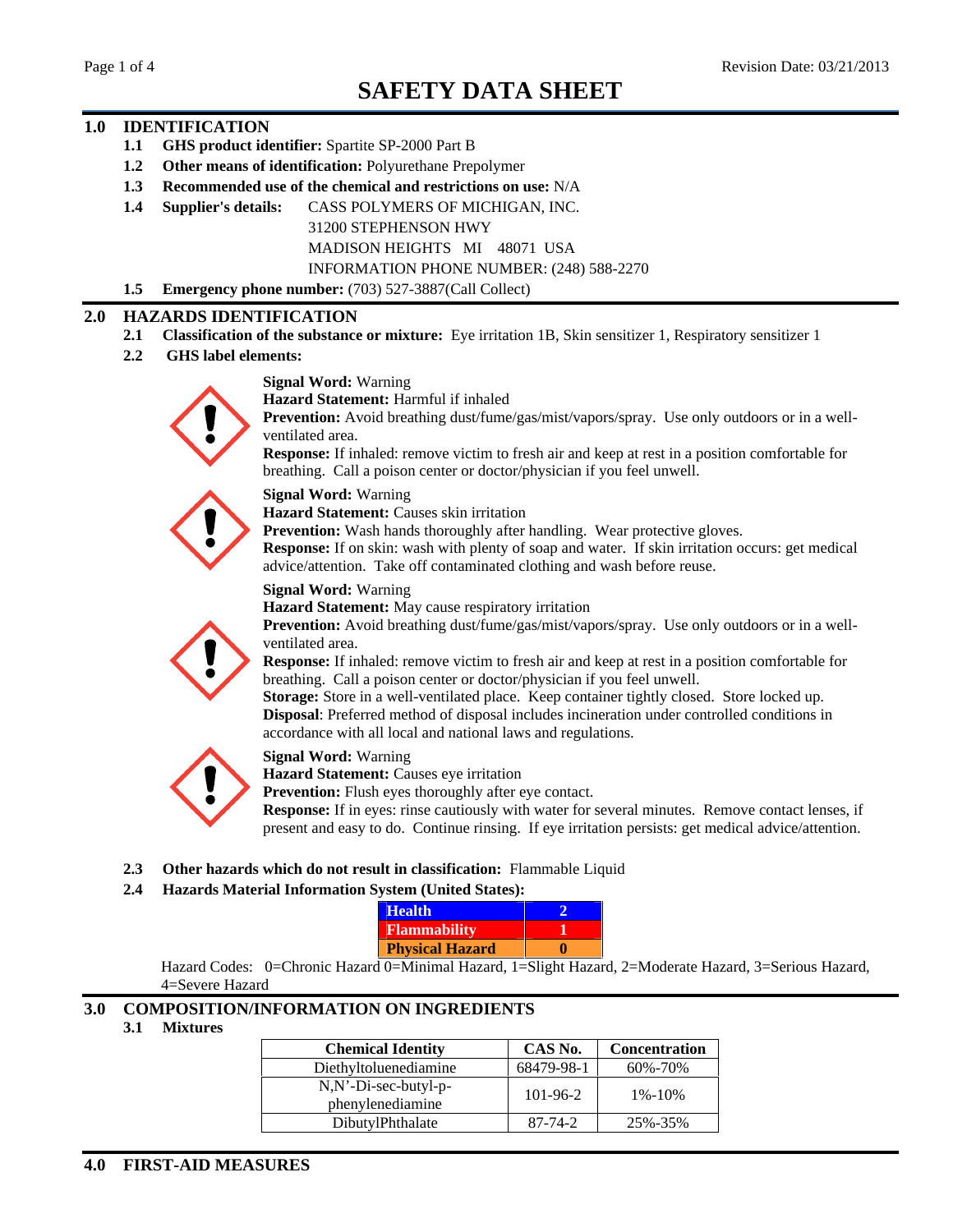**4.1 Inhalation:** Move effected persons to fresh air; if effects occur, consult a physician.

**Skin Contact:** Wash hands thoroughly after handling. Wash clothing before reuse.

**Eye Contact:** Wash immediately and continuously with flowing water for at least 15 minutes. Seek medical advice **Ingestion:** Do not induce vomiting. Give one glass (ca. 2.5 dL) of water or milk if available and transport to medical facility. Do not give anything by mouth to an unconscious person.

### **5.0 FIRE-FIGHTING MEASURES**

- **5.1 Suitable extinguishing media:** Water fog or fine spray. Carbon dioxide. Alcohol resistant foam. Dry chemical fire extinguishers.
- **5.2 Specific hazards arising from the chemical:** Flash Point: 340ºF; 171°C. Closed container may forcibly rupture under extreme heat or when contents are contaminated with water. Use cold-water spray to cool fire-exposed containers to minimize the risk of rupture.
- **5.3 Special protective actions for fire-fighters:** Firefighters should wear NFPA compliant structural firefighting protective equipment including self-contained breathing apparatus.

## **6.0 ACCIDENTAL RELEASE MEASURES**

- **6.1 Personal precautions, protective equipment and emergency procedures:** Wear adequate personal protective gloves and clothing.
- **6.2** Methods and materials for containment and clean up: Cover spill area with absorbent material and disposed of properly. The contract of the contract of the contract of the contract of the contract of the contract of the contract of the contract of the contract of the contract of the contract of the contract of the contract of the

## **7.0 HANDLING AND STORAGE**

- **7.1 Precautions for safe handling:** Keep container dry. Do not ingest. Do not breathe gas/fumes/dust/spray/dust. Use adequate ventilation. Individuals with lung problems or previous sensitization must not be exposed to vapor or spray mist. Avoid contact with skin and eyes. Wear appropriate skin and eye protection. Wash thoroughly after handling. Avoid breathing smoke or mist created from overheating or burning this material.
- **7.2 Conditions for safe storage, including any incompatibilities:** Store in tightly sealed containers under a blanket of dry, inert gas. Do not reseal containers of moisture contamination is suspected. Storage Temperature and Shelf Life: Store between 10ºC and 27ºC for maximum shelf life.

# **8.0 EXPOSURE CONTROLS/PERSONAL PROTECTION**

### **8.1 Control parameters**

**8.2 Appropriate engineering controls:** Use of local exhaust is highly recommended.

### **8.3 Individual protection measures, such as personal protective equipment:**

**Respiratory Protection:** Use only outdoors or in a well-ventilated area.

**Skin Protection:** Wear impermeable protective clothing, preferably of the type that can be disposed of after use.<br>Remove contaminated clothing immediately, wash skin area with soap and water, and launder clothing before r or dispose of properly.

**Hand protection:** Use of gloves is required. **Eye/Face Protection:** Use chemical goggles.

### **9.0 PHYSICAL AND CHEMICAL PROPERTIES**

- **9.1 Appearance (physical state, color, etc.):** Viscous Liquid, Water-Clear
- **9.2 Odor:** Slightly Aromatic Odor
- **9.3 Odor threshold:** N/A
- **9.4 pH:** Not Determined
- **9.5 Melting point/freezing point:** Not Determined
- **9.6 Initial boiling point and boiling range:** Not Determined
- **9.7 Flash Point:** 340ºF; 171ºC
- **9.8 Evaporation rate:** N/A
- **9.9 Flammability (solid, gas):** N/A
- **9.10 Upper/lower flammability or explosive limits:** LFL-Not Determined; UFL-Not Determined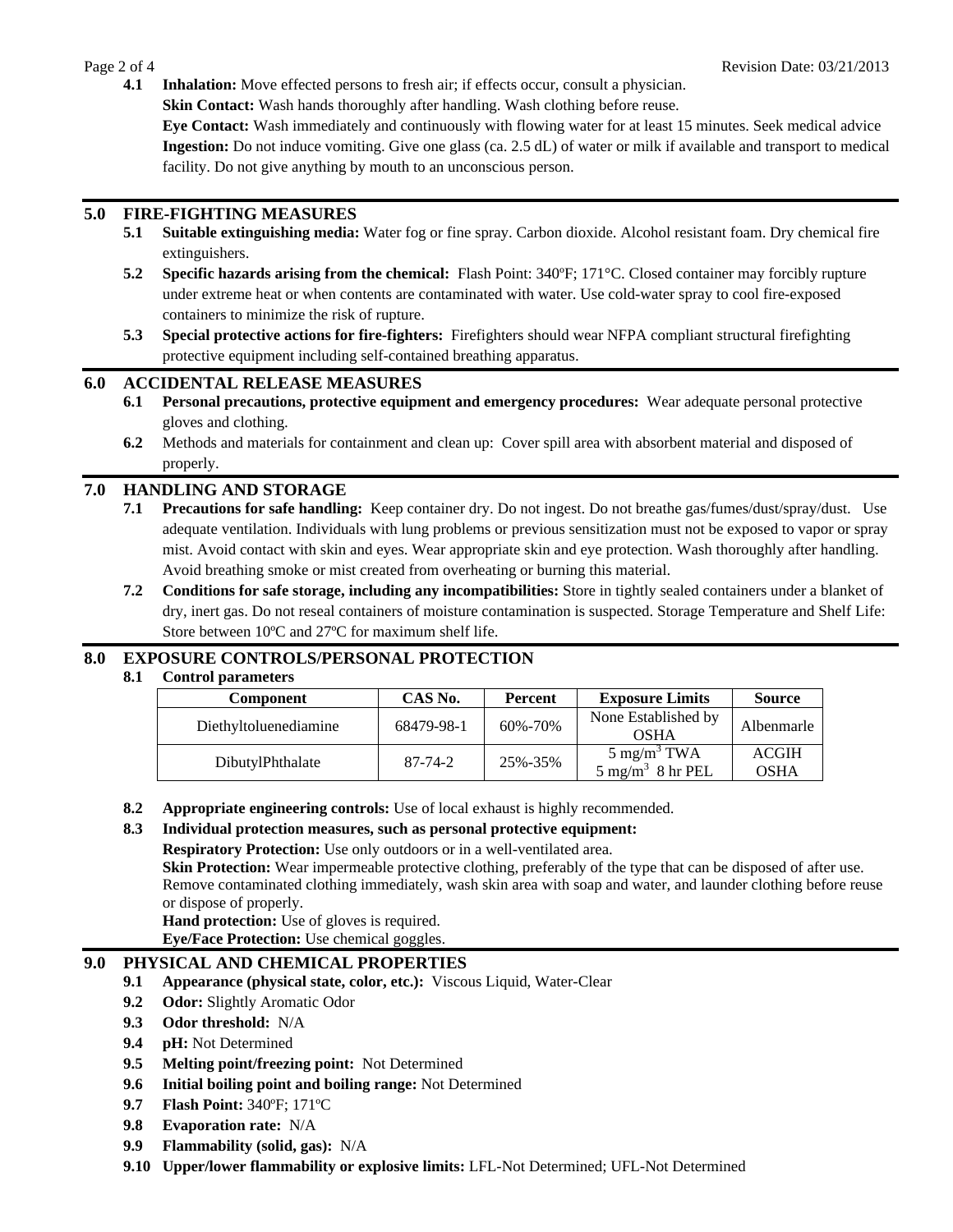- **9.11 Vapor pressure:** Not Determined
- **9.12 Vapor Density:** N/A
- **9.13 Relative density (Specific Gravity):** 1.00 1.12
- **9.14 Solubility(ies):** Slightly Soluble in Water
- **9.15 Partition coefficient; n-octanol/water:** N/A
- **9.16 Auto-ignition temperature:** >300°C
- **9.17 Decomposition temperature:** N/A
- **9.18 Viscosity:** N/A
- **9.19 %Volatile (VOC):** 0g/L

# **10.0 STABILITY AND REACTIVITY**

- **10.1 Reactivity:** N/A
- **10.2 Chemical stability:** Stable under normal handling and storage conditions
- **10.3 Possibility of hazardous reactions:** N/A
- **10.4 Conditions to avoid:** N/A
- **10.5 Incompatible materials:** Oxidizing agents
- **10.6 Hazardous decomposition products:** N/A

# **11.0 TOXICOLOGICAL INFORMATION**

- **11.1 Likely routes of exposure:** Eye and skin contact
- **11.2 Symptoms related to the physical, chemical and toxicological characteristics:** N/A
- **11.3 Delayed and immediate effects and also chronic effects from short and long term exposure:**
	- **Respiratory:** Repeated overexposures or single large dose may result in development of a sensitization to asthma or asthma-like symptoms.

**Eye:** Prolonged vapor contact may cause conjunctivitis.

**Skin:** Repeated skin contact may cause a persistent irritation or dermatitis.

| <b>Ingredient Name</b>                   | CAS No.                |          | 'Tes         | - Kesi                 | - Route          | <b>Species</b> |
|------------------------------------------|------------------------|----------|--------------|------------------------|------------------|----------------|
| Diethyltoluenediamine                    | $68479-98-1$ 60% - 70% |          | $\vert$ LD50 | $>11,000$ mg/kg        | Oral             | <b>Rat</b>     |
|                                          |                        |          | LD50         | F34 Mg/M3              |                  |                |
|                                          |                        |          | LD50 $\vert$ | 8,000 mg/kg            | Oral             | Rat            |
|                                          | $87 - 74 - 2$          |          | LC50         | $4,250 \text{ mg/m}$ 3 | Inhalation       |                |
| DibutylPhthalate                         |                        | 20% -35% | LD50         | $3,050 \text{ mgL/kg}$ | Interaperitoneal | Kat            |
|                                          |                        |          | LD50         | $>$ 20 mgL/kg          | <b>Derma</b>     | Rabbit         |
|                                          |                        |          |              | $148$ mg/ $kg$         |                  |                |
| N,N'-Di-sec-butyl-p-<br>phenylenediamine | 101-96-2               | 1%-10%   | LD50         |                        | Oral             | Rat            |

# **12.0 ECOLOGICAL INFORMATION**

#### **12.1 Ecotoxicity:**

| <b>Component CAS No.</b> 9% Test Result Species<br>Diethyltoluenediamine 68479-98-1 60%-70% LC50, 96 39 mg/L Rainbow Trout<br>DibutylPhthalate 84-74-2 20% - 25% LC50, 96 0.92 mg/L Fathead<br>EC50 3.4 mglL Minnow EC50 |  |  |
|--------------------------------------------------------------------------------------------------------------------------------------------------------------------------------------------------------------------------|--|--|

**12.2 Persistence and degradability**: The material contains components that show little or no evidence of biodegradability.

- **12.3 Bioaccumulative potential:** N/A
- **12.4 Mobility in soil:** N/A
- **12.5 Other adverse effects:** N/A

# **13.0 DISPOSAL CONSIDERATIONS**

**13.1** Disposal methods: Preferred method of disposal includes incineration under controlled conditions in accordance with all local and national laws and regulations.

# **14.0 TRANSPORT INFORMATION**

- **14.1 UN number:** N/A
- **14.2 UN proper shipping name:** Liquid Plastic, NOI (not regulated)
- **14.3 Transport hazard class(es):** N/A